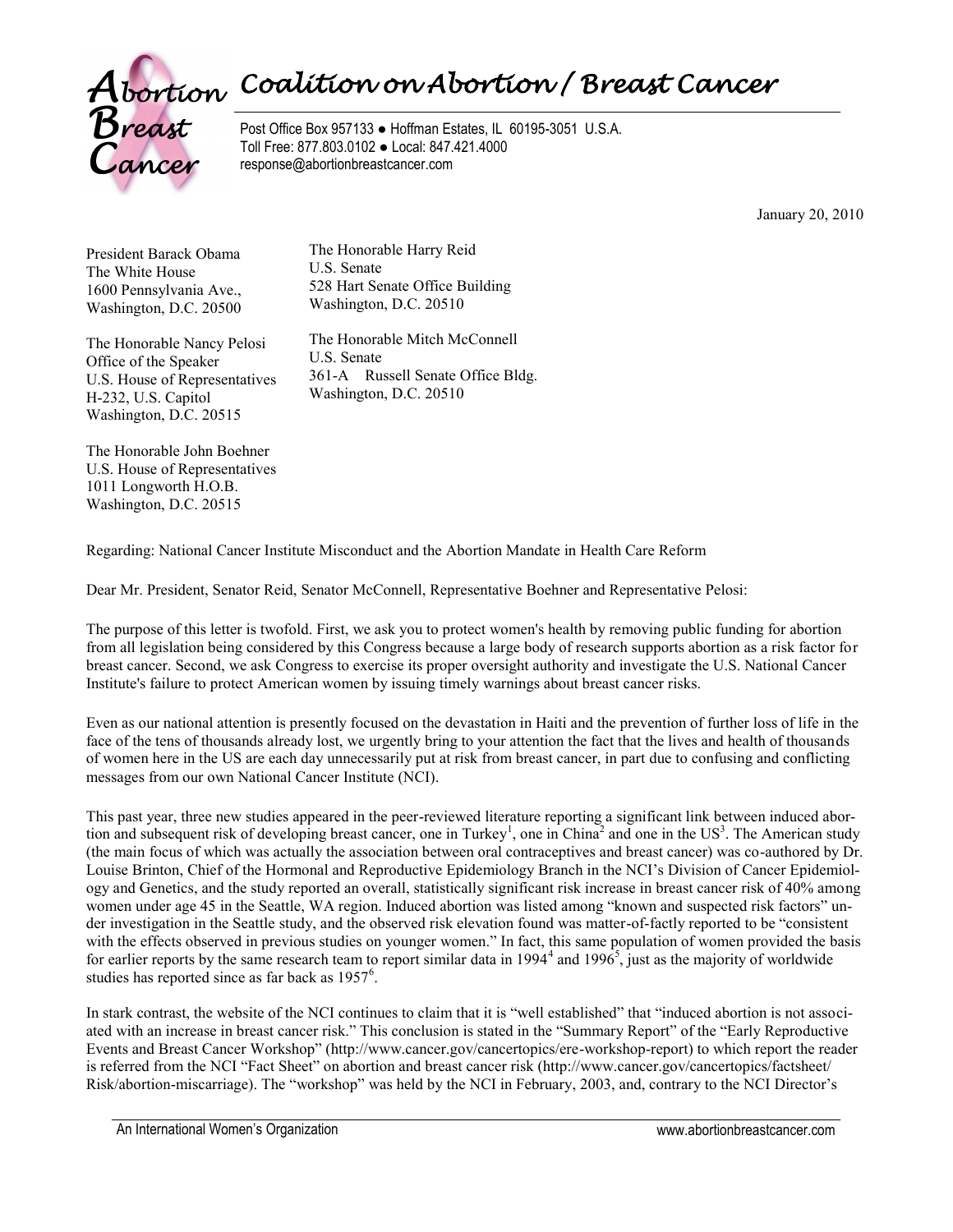

Post Office Box 957133 ● Hoffman Estates, IL 60195-3051 U.S.A. Toll Free: 877.803.0102 ● Local: 847.421.4000 response@abortionbreastcancer.com

claim at the time that the workshop would comprise a "comprehensive review" of extant and current data on the issue of abortion and breast cancer, presentations on the issue were one-sided, i.e., they were made only by those supporting the conclusion of no association, no review of extant data was conducted and invited expert participants were explicitly prohibited from reviewing current data. (A full video record of the public portions of this meeting is available in the video archives of NCI meetings on the NCI website: http://videocast.nih.gov/PastEvents.asp?c=0&s=3611 and =3601.)

At the "workshop," most established findings concerning reproductive risk factors for breast cancer were ratified by the participants, most notably the risk lowering (i.e., protective) effect of full-term pregnancy. This very conclusion stands in direct contradiction of the finding of no association of induced abortion and breast cancer, because abortion prevents pregnancy from going to term, thus abrogating the protective effect and leaving a woman with a greater long-term breast cancer risk than if she chooses not to abort the pregnancy. A woman's lifetime risk for breast cancer will be lower if she continues the pregnancy to term. The earlier in life a woman has a full term pregnancy, the lower her risk of breast cancer. Every full-term birth adds to a woman's long-term protection against breast cancer. Through the effect of increasing her risk of premature delivery after an abortion, a woman will increase her breast cancer risk secondarily, as premature delivery doubles breast cancer risk. Premature delivery before 32 weeks is known to more than double breast cancer risk7. The risk of premature delivery following abortion increases with each abortion8. A woman's future children after her abortion(s) are also put at increased risk of cerebral palsy due their premature delivery. Women need to be aware that abortion can affect both her breast cancer risk and health of future children. Although African-Americans are about 11% of the population, they account for 38% of all abortions and have the highest premature delivery incidence of 17% compared to the overall population of 12.5%. The comparison of risk of serious disease after a medical or surgical intervention with the risk associated with not having the intervention (in this case, allowing the pregnancy to go to term) forms the basis of obtaining informed consent for medication or procedure, by any standard of medical ethics. It is also telling that the detailed dissenting opinion of one of the 100 invited expert participants is only referenced on the workshop's "Summary Report" with a small quotation there from, and no citation to enable readers to consult the full "minority dissenting comment" (available at: http:// bcpinstitute.org/nci\_minority\_rpt.htm).

The NCI web page on the 2003 workshop has just been updated on January 12, 2010, in accordance with what the page describes as a "Regular Evidence Review". As a result of this review, the page now includes the claim that "the evidence overall still does not support early termination of pregnancy as a cause of breast cancer." In the face of the recent publication of results to the contrary (as noted in the second paragraph of this letter) reported by an NCI Branch Chief, Dr. Brinton, this appears disingenuous. Dr. Brinton herself was the chief organizer of the 2003 NCI workshop. Until the January 12, 2010 revision of the workshop report web page, there was no review or revision to the page since May of 2003. It seems hardly coincidental that the only revision—a reiteration of the earlier, contradictory finding concerning induced abortion was made only after at least one press inquiry to the NCI was made on January 8, 2010 (http://www.theglobeandmail.com/ blogs/bureau-blog/was-maurice-vellacott-right-about-abortion/article1424760/). There have been many advances in scientific knowledge regarding reproductive risks of breast cancer in the past seven years.

The link given on the NCI workshop "Summary Report" page for "regular updates" also contains outdated information on the risk of breast cancer related to oral contraceptive use. Specifically, the page (http://www.cancer.gov/ cancertopics/pdq/prevention/breast/HealthProfessional/page3#Section\_280) implies no significant risk increase, citing a paper from 2002, even though the 2009 report co-authored by Brinton3 reports, as its most significant finding, a more than fourfold increased risk of triple-negative breast cancer among women under 40 who used oral contraceptives for more than one year. The authors inferred "a distinct etiology" (i.e., drew a causal inference) from this observation of a strong and specific association, yet the NCI has yet to update its web page to reflect this finding which was published nine months ago, as well as other recent evidence of the cancer-causing potential of oral contraceptive steroids.

The evidence is overwhelming that the NCI is in direct conflict with its own mission. The NCI is not providing accurate information that would permit women making choices about contraception and abortion to avoid the dangers of the increased risk posed by these exposures, even though they are reported by one of NCI's top scientists in the field.

Through it all, however, Congress and the Administration appear unmovable in passing legislation that would guar-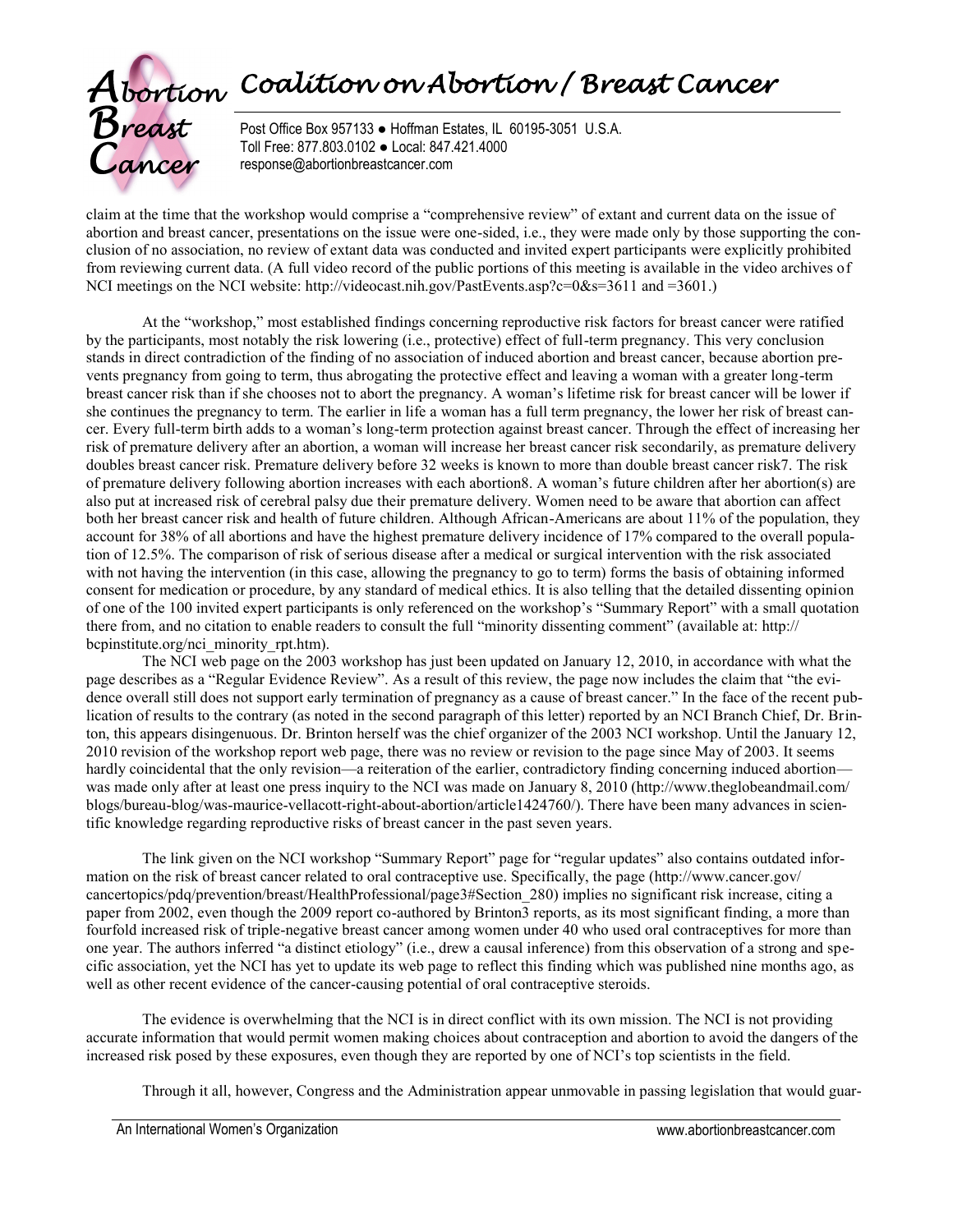# *Abortion Coalition on Abortion / Breast Cancer*<br>*Breast* Post Office Box 957133 • Hoffman Estates, IL 60195-3051 U.S.A.



Post Office Box 957133 ● Hoffman Estates, IL 60195-3051 U.S.A. Toll Free: 877.803.0102 ● Local: 847.421.4000 response@abortionbreastcancer.com

antee that the federal government will provide funding for the continuation and expansion of abortion and hormonal (i.e., steroidal) contraception. But as all credible public opinion polls now attest, the present Administration and Congress are swimming against an ever strengthening tide of public opinion. The latest revelations about conflicting messages being broadcast over the internet by the NCI versus quietly appearing in the pages of medical journals are finding greater receptivity among a public recently awakened by "Climategate" revelations about the lack of scientific integrity in high places on the one hand, and the "systemic failure" of large federal agencies to accomplish their missions on the other. The high prevalence of scientific dishonesty in NIH research was even recently documented in the prestigious peer-reviewed journal Nature9.

The political consequences to the present leaders in the Administration and the Congress are unfolding clearly enough in front of us, and these concern us only to the extent that you will see the necessity to change course according to the will of the people. But our concern is life; lives saved or lives lost as a result of public policy changes that will impact Americans for many years. The current legislative track of health care reform, by increasing access to and public funding for ever more abortions will assuredly only magnify the quiet catastrophe that has consumed millions of American children and women over the last four decades.

In the strongest possible terms, therefore, we request that any public funding of abortion be removed entirely from all legislation being considered by this Congress and that Congress also exercise its proper oversight authority and investigate the role of the NCI in communicating information about breast cancer risks to the American public.

Respectfully,

Karen Malec President Coalition on Abortion/Breast Cancer

Joel Brind, Ph.D. Professor of Biology and Endocrinology Deputy Chair for Biology and Environmental Sciences Baruch College, City University of New York

Angela Lanfranchi, MD, FACS Clinical Assistant Professor of Surgery UMDNJ Robert Wood Johnson Medical School

\*Additional signatories are listed on page 4.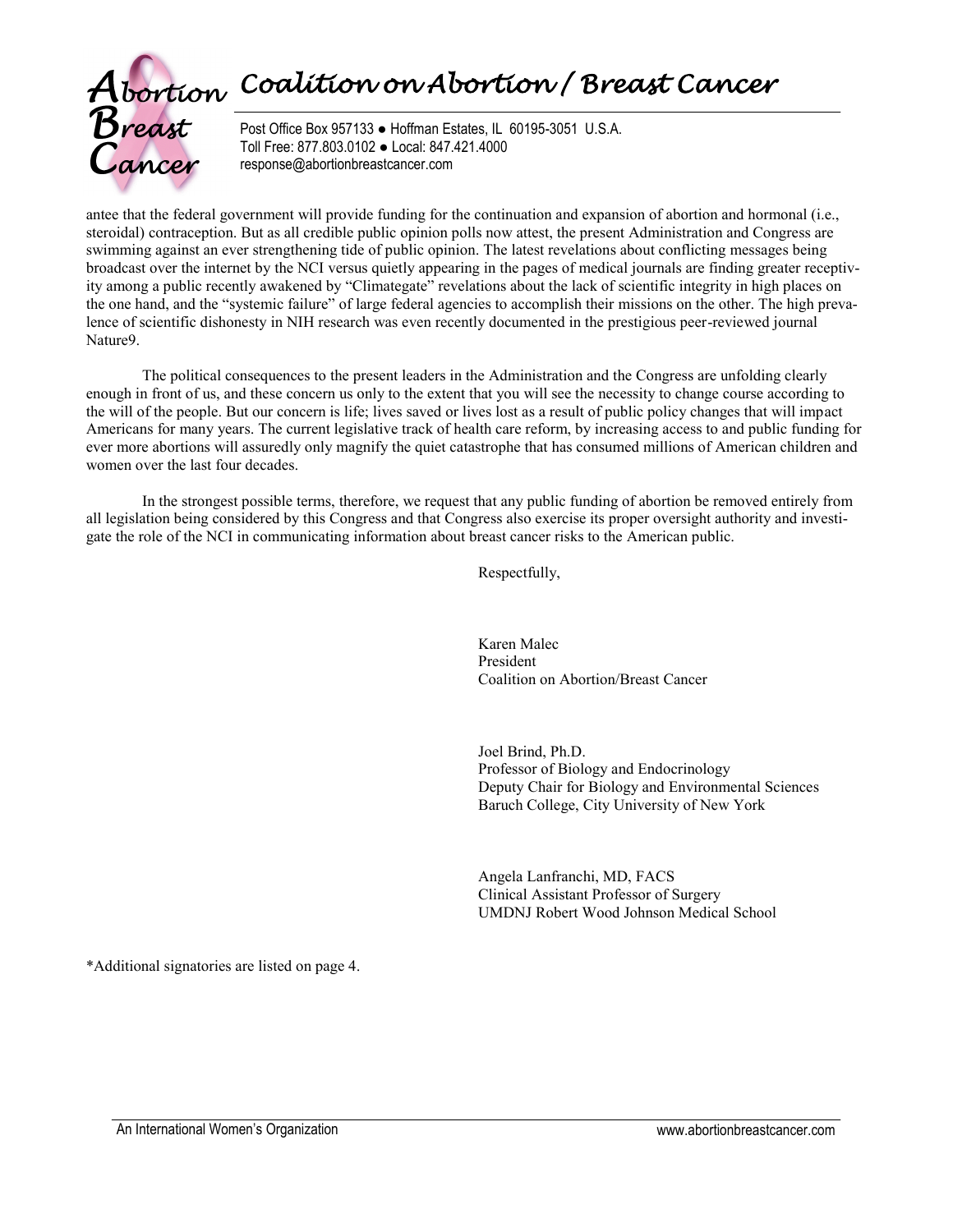

Post Office Box 957133 ● Hoffman Estates, IL 60195-3051 U.S.A. Toll Free: 877.803.0102 ● Local: 847.421.4000 response@abortionbreastcancer.com

#### **References:**

1. Ozmen V, Ozcinar B, Karanlik H, et al. Breast cancer risk factors in Turkish women—a university hospital based nested case control study. Wld J Surg Oncol 2009;7:37-44.

2. Xing P. Li J, Jin F. A case-control study of reproductive factors with subtypes of breast cancer in northeast China. Med Oncol 2009 epub, Humana Press.

3. Dolle JM, Daling JR, White E, Brinton LA, et al. Risk factors for triple-negative breast cancer in women under the age of 45 years. Cancer Epidemiol Biomarkers Prev 2009;18:1157-66.

4. Daling JR, Malone KE, Voigt LF, White E, Weiss NS. Risk of breast cancer among young women, relationship to induced abortion. J Natl Cancer Inst 1994;86:1584-92.

5. Daling JR, Brinton LA, Voigt LF, et al. Risk of breast cancer among white women following induced abortion. Am J Epidemiol 1996;144:373-80.

6. Segi M, Fukushima I, Fujisaku S, et al. An epidemiological study on cancer in Japan. GANN 1957;48(Suppl):1-63.

7. Melbye M, et al. Preterm delivery and risk of breast cancer. Br J Cancer 1999:80:609-13.

8. Rooney B, Calhoun B. Induced abortion and risk of later birth. J Am Physicians Surg 2003;8:46-49.

9.Martinson BC, Anderson MS, de Vries R. Scientists behaving badly. Nature 2005;435:737-8.

### **ADDITIONAL SIGNATORIES**

Donna Harrison, MD, President, American Association of Pro-Life Obstetricians and Gynecologists

Chris Kahlenborn, MD, President, Polycarp Research Institute

Leonard P. Ryback, MD, Ph.D., President, Catholic Medical Association

Gerard Nadal, Ph.D., Molecular Biologist, Coming Home

John Koehler, MD, CEO & Medical Director, Physicians Immediate Care; Board Member, Illinois Family Institute

Margaret H. Hartshorn, President, Heartbeat International

Georgette Forney, Co-founder, Silent No More Awareness Campaign

Patricia McEwen, Ph.D., Director, Life Coalition International

Rev. Johnny Hunter, National Director, Life Education and Resource Network, Inc.

Alveda King, Director of African American Outreach, Priests for Life Rev. Thomas Euteneuer, President, Human Life International

Melanie Freimuth, President, Human Life Alliance

Christopher Bell, President, Good Counsel

Dorothy Gordon, Founder & Coordinator, Libertarians for Life

Stephen E. Broden, Senior Pastor, Fair Park Bible Fellowship

Jennifer S. Giroux, Executive Director & CEO, One More Soul

Mrs. Rivers Teske, Founder, Hidden Choices.com

Jim Backlin, Vice President for Legislation, Christian Coalition

Samuel P. Casey, General Counsel, Advocates International

Shawn Carney, Executive Director, Coalition for Life

Mother Agnes Mary, SV, Superior General, Sisters of Life

An International Women's Organization www.abortionbreastcancer.com